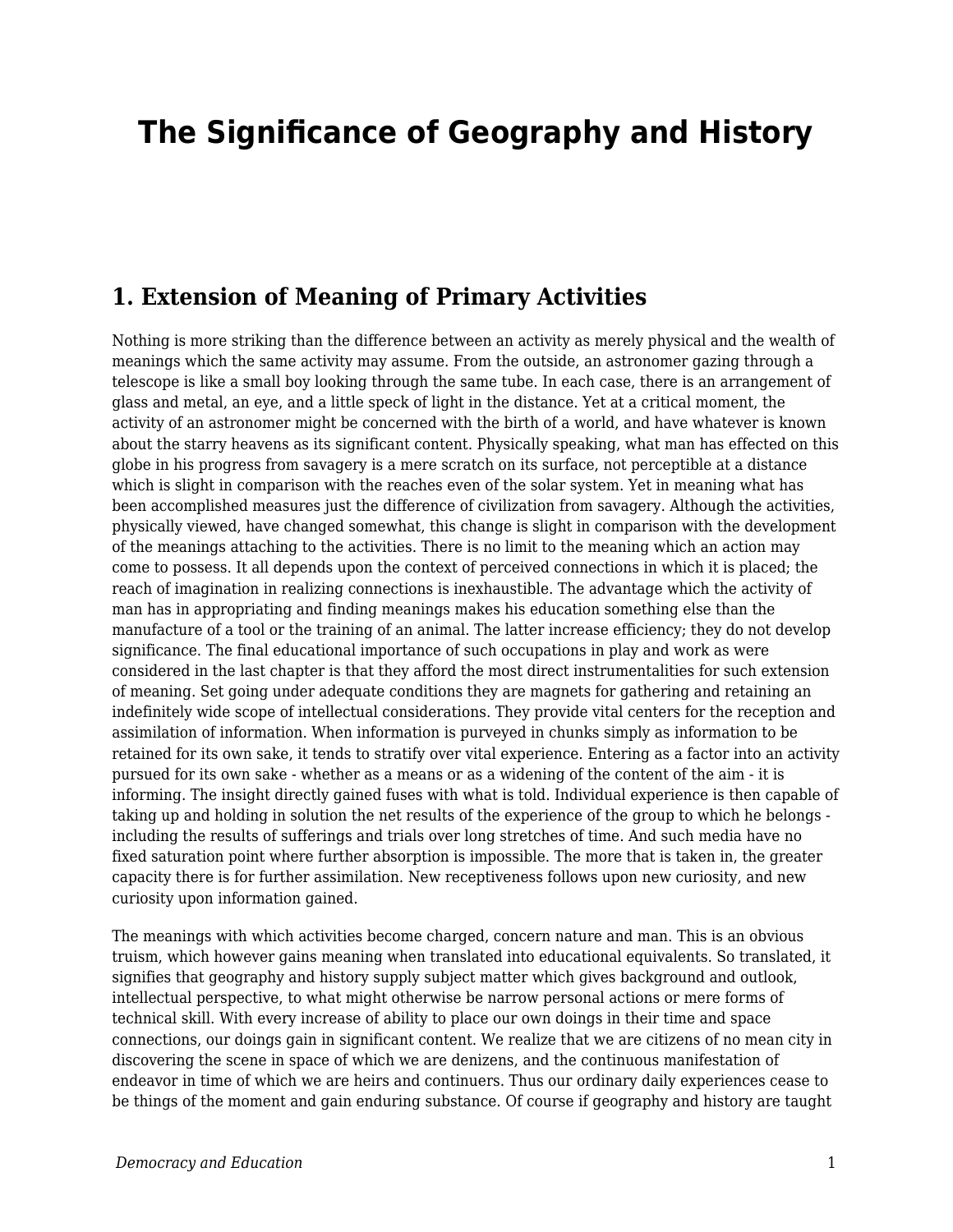as ready-made studies which a person studies simply because he is sent to school, it easily happens that a large number of statements about things remote and alien to everyday experience are learned. Activity is divided, and two separate worlds are built up, occupying activity at divided periods. No transmutation takes place; ordinary experience is not enlarged in meaning by getting its connections; what is studied is not animated and made real by entering into immediate activity. Ordinary experience is not even left as it was, narrow but vital. Rather, it loses something of its mobility and sensitiveness to suggestions. It is weighed down and pushed into a corner by a load of unassimilated information. It parts with its flexible responsiveness and alert eagerness for additional meaning. Mere amassing of information apart from the direct interests of life makes mind wooden; elasticity disappears.

Normally every activity engaged in for its own sake reaches out beyond its immediate self. It does not passively wait for information to be bestowed which will increase its meaning; it seeks it out. Curiosity is not an accidental isolated possession; it is a necessary consequence of the fact that an experience is a moving, changing thing, involving all kinds of connections with other things. Curiosity is but the tendency to make these conditions perceptible. It is the business of educators to supply an environment so that this reaching out of an experience may be fruitfully rewarded and kept continuously active. Within a certain kind of environment, an activity may be checked so that the only meaning which accrues is of its direct and tangible isolated outcome. One may cook, or hammer, or walk, and the resulting consequences may not take the mind any farther than the consequences of cooking, hammering, and walking in the literal - or physical - sense. But nevertheless the consequences of the act remain far-reaching. To walk involves a displacement and reaction of the resisting earth, whose thrill is felt wherever there is matter. It involves the structure of the limbs and the nervous system; the principles of mechanics. To cook is to utilize heat and moisture to change the chemical relations of food materials; it has a bearing upon the assimilation of food and the growth of the body. The utmost that the most learned men of science know in physics, chemistry, physiology is not enough to make all these consequences and connections perceptible. The task of education, once more, is to see to it that such activities are performed in such ways and under such conditions as render these conditions as perceptible as possible. To "learn geography" is to gain in power to perceive the spatial, the natural, connections of an ordinary act; to "learn history" is essentially to gain in power to recognize its human connections. For what is called geography as a formulated study is simply the body of facts and principles which have been discovered in other men's experience about the natural medium in which we live, and in connection with which the particular acts of our life have an explanation. So history as a formulated study is but the body of known facts about the activities and sufferings of the social groups with which our own lives are continuous, and through reference to which our own customs and institutions are illuminated.

## **2. The Complementary Nature of History and Geography**

History and geography - including in the latter, for reasons about to be mentioned, nature study - are the information studies par excellence of the schools. Examination of the materials and the method of their use will make clear that the difference between penetration of this information into living experience and its mere piling up in isolated heaps depends upon whether these studies are faithful to the interdependence of man and nature which affords these studies their justification. Nowhere, however, is there greater danger that subject matter will be accepted as appropriate educational material simply because it has become customary to teach and learn it. The idea of a philosophic reason for it, because of the function of the material in a worthy transformation of experience, is looked upon as a vain fancy, or as supplying a high-sounding phraseology in support of what is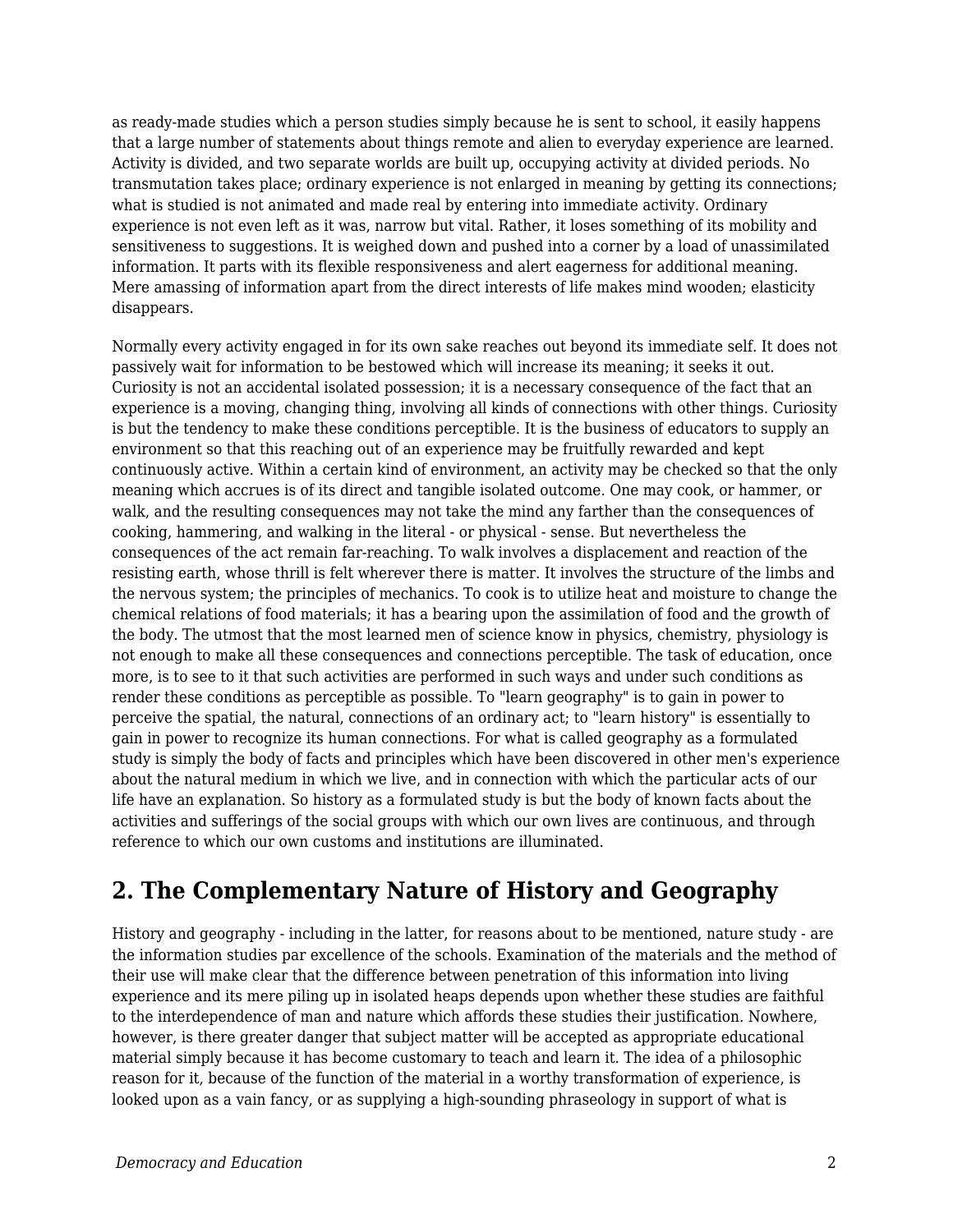already done. The words "history" and "geography" suggest simply the matter which has been traditionally sanctioned in the schools. The mass and variety of this matter discourage an attempt to see what it really stands for, and how it can be so taught as to fulfill its mission in the experience of pupils. But unless the idea that there is a unifying and social direction in education is a farcical pretense, subjects that bulk as large in the curriculum as history and geography, must represent a general function in the development of a truly socialized and intellectualized experience. The discovery of this function must be employed as a criterion for trying and sifting the facts taught and the methods used.

The function of historical and geographical subject matter has been stated; it is to enrich and liberate the more direct and personal contacts of life by furnishing their context, their background and outlook. While geography emphasizes the physical side and history the social, these are only emphases in a common topic, namely, the associated life of men. For this associated life, with its experiments, its ways and means, its achievements and failures, does not go on in the sky nor yet in a vacuum. It takes place on the earth. This setting of nature does not bear to social activities the relation that the scenery of a theatrical performance bears to a dramatic representation; it enters into the very make-up of the social happenings that form history. Nature is the medium of social occurrences. It furnishes original stimuli; it supplies obstacles and resources. Civilization is the progressive mastery of its varied energies. When this interdependence of the study of history, representing the human emphasis, with the study of geography, representing the natural, is ignored, history sinks to a listing of dates with an appended inventory of events, labeled "important"; or else it becomes a literary phantasy - for in purely literary history the natural environment is but stage scenery.

Geography, of course, has its educative influence in a counterpart connection of natural facts with social events and their consequences. The classic definition of geography as an account of the earth as the home of man expresses the educational reality. But it is easier to give this definition than it is to present specific geographical subject matter in its vital human bearings. The residence, pursuits, successes, and failures of men are the things that give the geographic data their reason for inclusion in the material of instruction. But to hold the two together requires an informed and cultivated imagination. When the ties are broken, geography presents itself as that hodge-podge of unrelated fragments too often found. It appears as a veritable rag-bag of intellectual odds and ends: the height of a mountain here, the course of a river there, the quantity of shingles produced in this town, the tonnage of the shipping in that, the boundary of a county, the capital of a state. The earth as the home of man is humanizing and unified; the earth viewed as a miscellany of facts is scattering and imaginatively inert. Geography is a topic that originally appeals to imagination - even to the romantic imagination. It shares in the wonder and glory that attach to adventure, travel, and exploration. The variety of peoples and environments, their contrast with familiar scenes, furnishes infinite stimulation. The mind is moved from the monotony of the customary. And while local or home geography is the natural starting point in the reconstructive development of the natural environment, it is an intellectual starting point for moving out into the unknown, not an end in itself. When not treated as a basis for getting at the large world beyond, the study of the home geography becomes as deadly as do object lessons which simply summarize the properties of familiar objects. The reason is the same. The imagination is not fed, but is held down to recapitulating, cataloguing, and refining what is already known. But when the familiar fences that mark the limits of the village proprietors are signs that introduce an understanding of the boundaries of great nations, even fences are lighted with meaning. Sunlight, air, running water, inequality of earth's surface, varied industries, civil officers and their duties - all these things are found in the local environment. Treated as if their meaning began and ended in those confines, they are curious facts to be laboriously learned. As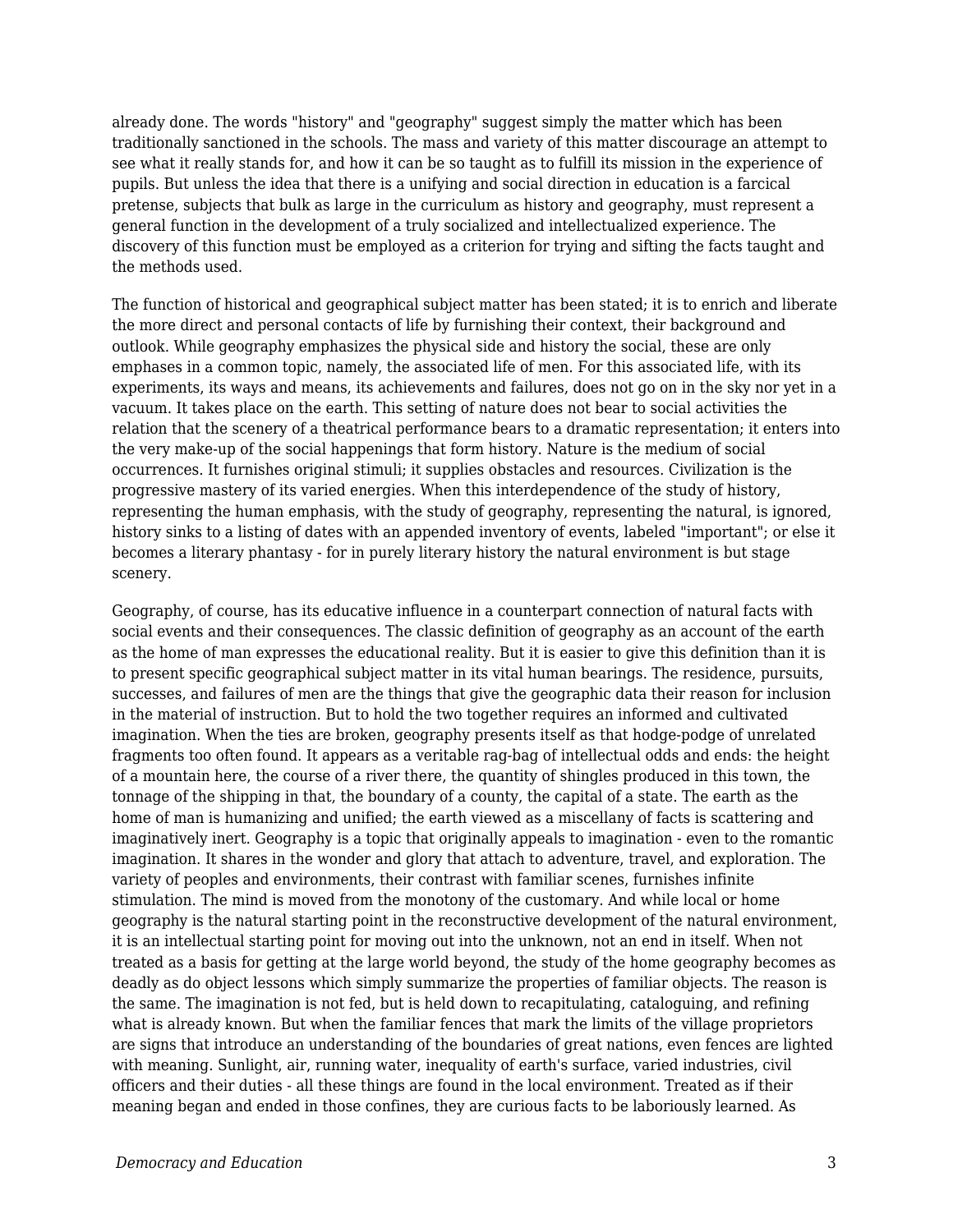instruments for extending the limits of experience, bringing within its scope peoples and things otherwise strange and unknown, they are transfigured by the use to which they are put. Sunlight, wind, stream, commerce, political relations come from afar and lead the thoughts afar. To follow their course is to enlarge the mind not by stuffing it with additional information, but by remaking the meaning of what was previously a matter of course.

The same principle coordinates branches, or phases, of geographical study which tend to become specialized and separate. Mathematical or astronomical, physiographic, topographic, political, commercial, geography, all make their claims. How are they to be adjusted? By an external compromise that crowds in so much of each? No other method is to be found unless it be constantly borne in mind that the educational center of gravity is in the cultural or humane aspects of the subject. From this center, any material becomes relevant in so far as it is needed to help appreciate the significance of human activities and relations. The differences of civilization in cold and tropical regions, the special inventions, industrial and political, of peoples in the temperate regions, cannot be understood without appeal to the earth as a member of the solar system. Economic activities deeply influence social intercourse and political organization on one side, and reflect physical conditions on the other. The specializations of these topics are for the specialists; their interaction concerns man as a being whose experience is social.

To include nature study within geography doubtless seems forced; verbally, it is. But in educational idea there is but one reality, and it is pity that in practice we have two names: for the diversity of names tends to conceal the identity of meaning. Nature and the earth should be equivalent terms, and so should earth study and nature study. Everybody knows that nature study has suffered in schools from scrappiness of subject matter, due to dealing with a large number of isolated points. The parts of a flower have been studied, for example, apart from the flower as an organ; the flower apart from the plant; the plant apart from the soil, air, and light in which and through which it lives. The result is an inevitable deadness of topics to which attention is invited, but which are so isolated that they do not feed imagination. The lack of interest is so great that it was seriously proposed to revive animism, to clothe natural facts and events with myths in order that they might attract and hold the mind. In numberless cases, more or less silly personifications were resorted to. The method was silly, but it expressed a real need for a human atmosphere. The facts had been torn to pieces by being taken out of their context. They no longer belonged to the earth; they had no abiding place anywhere. To compensate, recourse was had to artificial and sentimental associations. The real remedy is to make nature study a study of nature, not of fragments made meaningless through complete removal from the situations in which they are produced and in which they operate. When nature is treated as a whole, like the earth in its relations, its phenomena fall into their natural relations of sympathy and association with human life, and artificial substitutes are not needed.

### **3. History and Present Social Life**

The segregation which kills the vitality of history is divorce from present modes and concerns of social life. The past just as past is no longer our affair. If it were wholly gone and done with, there would be only one reasonable attitude toward it. Let the dead bury their dead. But knowledge of the past is the key to understanding the present. History deals with the past, but this past is the history of the present. An intelligent study of the discovery, explorations, colonization of America, of the pioneer movement westward, of immigration, etc., should be a study of the United States as it is today: of the country we now live in. Studying it in process of formation makes much that is too complex to be directly grasped open to comprehension. Genetic method was perhaps the chief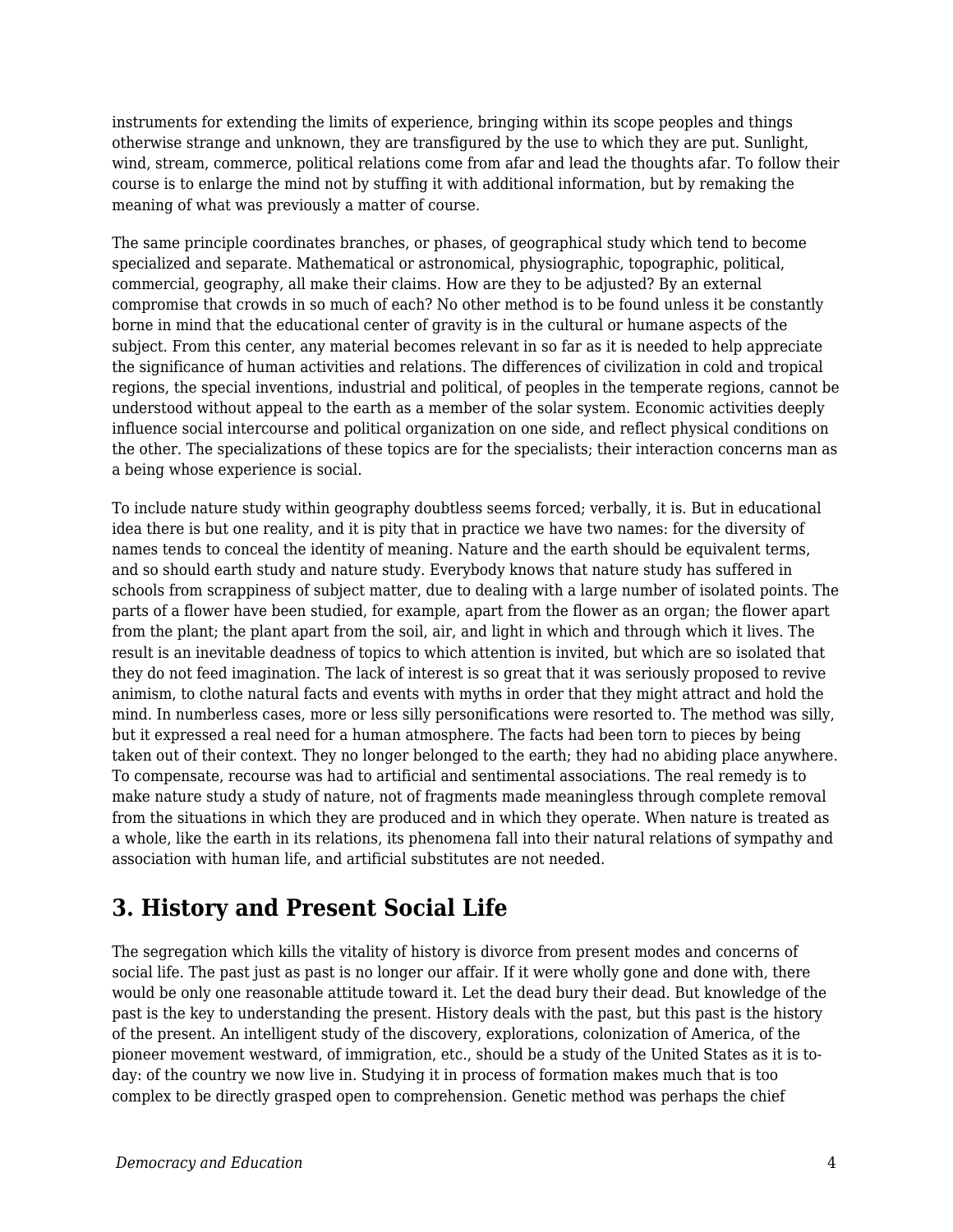scientific achievement of the latter half of the nineteenth century. Its principle is that the way to get insight into any complex product is to trace the process of its making, - to follow it through the successive stages of its growth. To apply this method to history as if it meant only the truism that the present social state cannot be separated from its past, is one-sided. It means equally that past events cannot be separated from the living present and retain meaning. The true starting point of history is always some present situation with its problems.

This general principle may be briefly applied to a consideration of its bearing upon a number of points. The biographical method is generally recommended as the natural mode of approach to historical study. The lives of great men, of heroes and leaders, make concrete and vital historic episodes otherwise abstract and incomprehensible. They condense into vivid pictures complicated and tangled series of events spread over so much space and time that only a highly trained mind can follow and unravel them. There can be no doubt of the psychological soundness of this principle. But it is misused when employed to throw into exaggerated relief the doings of a few individuals without reference to the social situations which they represent. When a biography is related just as an account of the doings of a man isolated from the conditions that aroused him and to which his activities were a response, we do not have a study of history, for we have no study of social life, which is an affair of individuals in association. We get only a sugar coating which makes it easier to swallow certain fragments of information. Much attention has been given of late to primitive life as an introduction to learning history. Here also there is a right and a wrong way of conceiving its value. The seemingly ready-made character and the complexity of present conditions, their apparently hard and fast character, is an almost insuperable obstacle to gaining insight into their nature. Recourse to the primitive may furnish the fundamental elements of the present situation in immensely simplified form. It is like unraveling a cloth so complex and so close to the eyes that its scheme cannot be seen, until the larger coarser features of the pattern appear. We cannot simplify the present situations by deliberate experiment, but resort to primitive life presents us with the sort of results we should desire from an experiment. Social relationships and modes of organized action are reduced to their lowest terms. When this social aim is overlooked, however, the study of primitive life becomes simply a rehearsing of sensational and exciting features of savagery. Primitive history suggests industrial history. For one of the chief reasons for going to more primitive conditions to resolve the present into more easily perceived factors is that we may realize how the fundamental problems of procuring subsistence, shelter, and protection have been met; and by seeing how these were solved in the earlier days of the human race, form some conception of the long road which has had to be traveled, and of the successive inventions by which the race has been brought forward in culture. We do not need to go into disputes regarding the economic interpretation of history to realize that the industrial history of mankind gives insight into two important phases of social life in a way which no other phase of history can possibly do. It presents us with knowledge of the successive inventions by which theoretical science has been applied to the control of nature in the interests of security and prosperity of social life. It thus reveals the successive causes of social progress. Its other service is to put before us the things that fundamentally concern all men in common - the occupations and values connected with getting a living. Economic history deals with the activities, the career, and fortunes of the common man as does no other branch of history. The one thing every individual must do is to live; the one thing that society must do is to secure from each individual his fair contribution to the general well being and see to it that a just return is made to him.

Economic history is more human, more democratic, and hence more liberalizing than political history. It deals not with the rise and fall of principalities and powers, but with the growth of the effective liberties, through command of nature, of the common man for whom powers and principalities exist.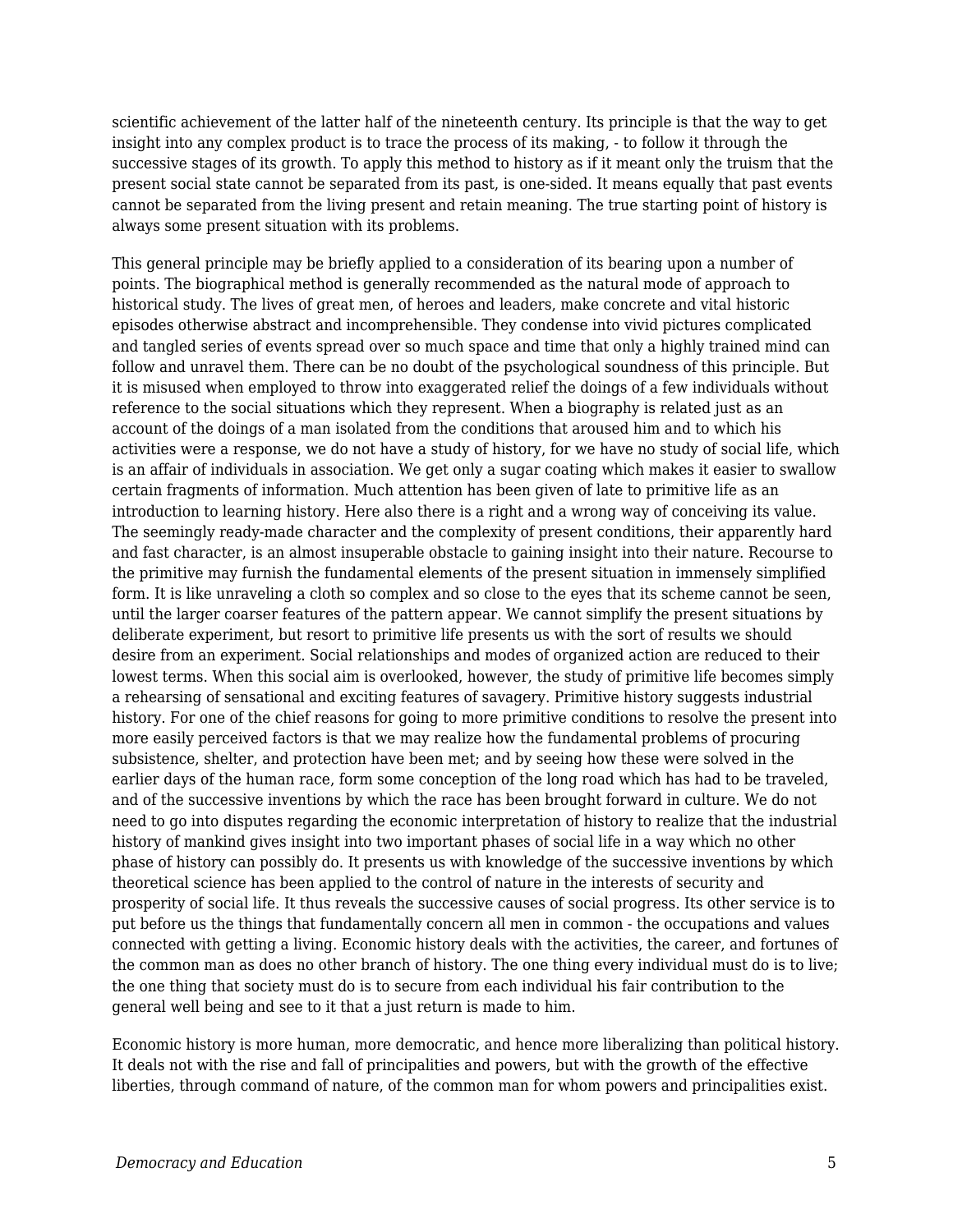Industrial history also offers a more direct avenue of approach to the realization of the intimate connection of man's struggles, successes, and failures with nature than does political history - to say nothing of the military history into which political history so easily runs when reduced to the level of youthful comprehension. For industrial history is essentially an account of the way in which man has learned to utilize natural energy from the time when men mostly exploited the muscular energies of other men to the time when, in promise if not in actuality, the resources of nature are so under command as to enable men to extend a common dominion over her. When the history of work, when the conditions of using the soil, forest, mine, of domesticating and cultivating grains and animals, of manufacture and distribution, are left out of account, history tends to become merely literary - a systematized romance of a mythical humanity living upon itself instead of upon the earth.

Perhaps the most neglected branch of history in general education is intellectual history. We are only just beginning to realize that the great heroes who have advanced human destiny are not its politicians, generals, and diplomatists, but the scientific discoverers and inventors who have put into man's hands the instrumentalities of an expanding and controlled experience, and the artists and poets who have celebrated his struggles, triumphs, and defeats in such language, pictorial, plastic, or written, that their meaning is rendered universally accessible to others. One of the advantages of industrial history as a history of man's progressive adaptation of natural forces to social uses is the opportunity which it affords for consideration of advance in the methods and results of knowledge. At present men are accustomed to eulogize intelligence and reason in general terms; their fundamental importance is urged. But pupils often come away from the conventional study of history, and think either that the human intellect is a static quantity which has not progressed by the invention of better methods, or else that intelligence, save as a display of personal shrewdness, is a negligible historic factor. Surely no better way could be devised of instilling a genuine sense of the part which mind has to play in life than a study of history which makes plain how the entire advance of humanity from savagery to civilization has been dependent upon intellectual discoveries and inventions, and the extent to which the things which ordinarily figure most largely in historical writings have been side issues, or even obstructions for intelligence to overcome.

Pursued in this fashion, history would most naturally become of ethical value in teaching. Intelligent insight into present forms of associated life is necessary for a character whose morality is more than colorless innocence. Historical knowledge helps provide such insight. It is an organ for analysis of the warp and woof of the present social fabric, of making known the forces which have woven the pattern. The use of history for cultivating a socialized intelligence constitutes its moral significance. It is possible to employ it as a kind of reservoir of anecdotes to be drawn on to inculcate special moral lessons on this virtue or that vice. But such teaching is not so much an ethical use of history as it is an effort to create moral impressions by means of more or less authentic material. At best, it produces a temporary emotional glow; at worst, callous indifference to moralizing. The assistance which may be given by history to a more intelligent sympathetic understanding of the social situations of the present in which individuals share is a permanent and constructive moral asset.

#### **Summary**

It is the nature of an experience to have implications which go far beyond what is at first consciously noted in it. Bringing these connections or implications to consciousness enhances the meaning of the experience. Any experience, however trivial in its first appearance, is capable of assuming an indefinite richness of significance by extending its range of perceived connections. Normal communication with others is the readiest way of effecting this development, for it links up the net